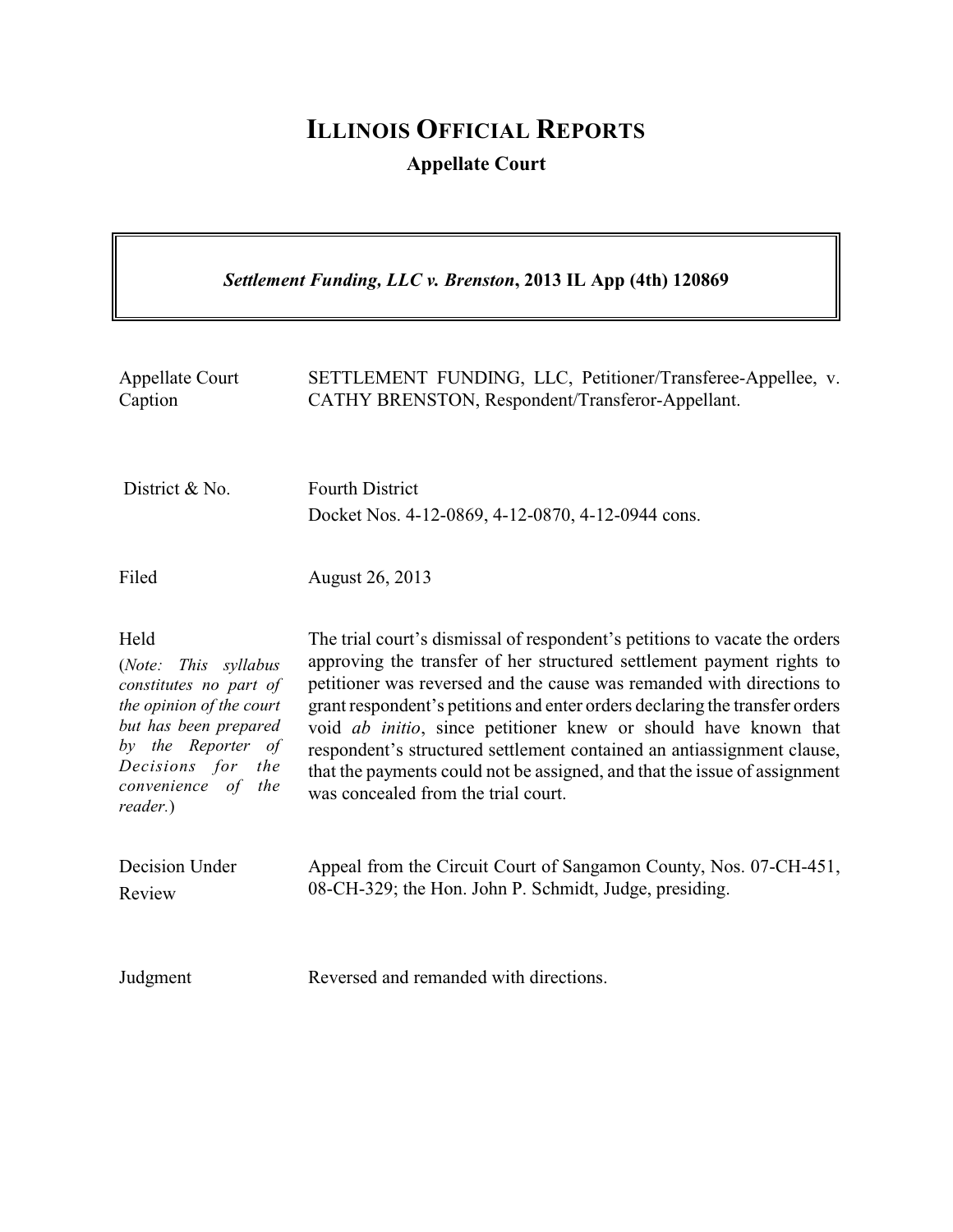| Counsel on<br>Appeal | Jeffrey M. Goldberg (argued), Bradley Schulman, and Gregory P.<br>Markwell, all of Jeffrey M. Goldberg Law Offices, of Chicago, for<br>appellant.                                                                       |
|----------------------|-------------------------------------------------------------------------------------------------------------------------------------------------------------------------------------------------------------------------|
|                      | Diane Green-Kelly (argued), Michael D. Richman, and David A. Maas,<br>all of Reed Smith LLP, of Chicago, and Margaret M. Grignon, pro hac<br><i>vice</i> , of Reed Smith LLP, of Los Angeles, California, for appellee. |
| Panel                | JUSTICE CATES delivered the judgment of the court, with opinion.<br>Justices Stewart and Wexstten concurred in the judgment and opinion.                                                                                |

#### **OPINION**

¶ 1 The respondent-transferor, Cathy Brenston, filed petitions to vacate void orders which approved the transfer of her structured settlement payment rights to the petitioner-transferee, Settlement Funding, LLC. The circuit court of Sangamon County found that Brenston's petitions, filed more than two years after the entry of the transfer orders, were time-barred. On appeal, Brenston contends that the court erred in dismissing the petitions where the pleadings sufficiently showed that the orders approving the transfers were obtained by fraud and therefore void and subject to challenge at any time. Brenston also contends that the court erred in denying her motions to reconsider and motions for leave to file amended petitions to assert a legal disability of incompetence. We reverse and remand with directions.

#### **The STATE STATE I. FACTS AND PROCEDURAL HISTORY**

- $\P$  3 This case involves three appeals (Nos. 4-12-0869, 4-12-0870, 4-12-0944) that originated in the Fourth District Appellate Court. The cases were consolidated under No. 4-12-0869 for purposes of hearing and decision. At the request of the Fourth District, the Illinois Supreme Court issued an order assigning the consolidated appeals to this court. The appeals challenge the validity of the trial court's orders granting two petitions filed by Settlement Funding, pursuant to the Structured Settlement Protection Act (Act) (215 ILCS 153/1 to 35 (West 2008)), seeking court approval for the transfer of certain structured settlement payment rights due Brenston. The structured payments were part of a negotiated settlement of a medical negligence action that Brenston filed in 1999. We begin there and set forth the facts and procedural history that are pertinent to the disposition of this appeal.
- ¶ 4 A. The Underlying Medical Negligence Action
- ¶ 5 In 1999, Cathy Brenston filed a medical negligence action in the circuit court of Cook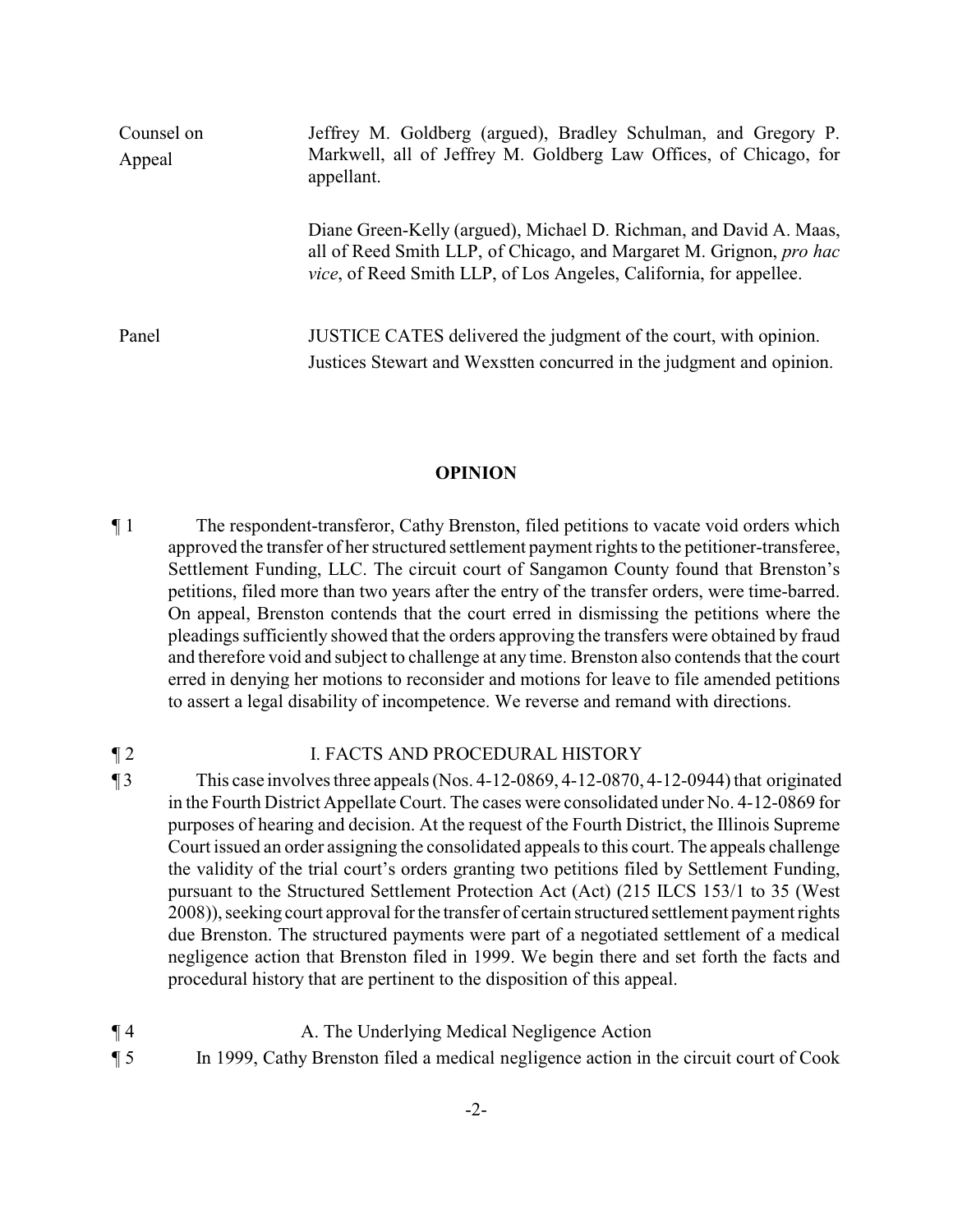County, against defendants, Universityof IllinoisChicago Hospital and Universityof Illinois at Chicago Women's Care Center. Brenston alleged that she suffered severe injuries as a result of negligent medical treatment she received at the University of Illinois Chicago Hospital and the University of Illinois at Chicago Women's Care Center during the period from August 1998 through November 1998.

¶ 6 In January 2003, Brenston settled the case with the University of Illinois Board of Trustees (University Board). The settlement included a lump-sum payment of \$864,228 and structured periodic payments. According to the payment schedule, Brenston would receive \$5,000 per month, guaranteed for 120 months, beginning March 1, 2003, and ending on February 1, 2013, with payments increasing 3% annually, and thereafter, a monthly payment of \$6,719.58, guaranteed for 60 months, beginning March 1, 2013, and running for the longer of her life or through February 1, 2018, with payments increasing 3% annually. The settlement documents include the written settlement agreement, uniform qualified assignment release and pledge agreements, and annuity contracts.

## ¶ 7 1. The Written Settlement Agreement

¶ 8 The written settlement agreement contains an antiassignment provision which states: "Claimant acknowledges that the Periodic Payments described in Section 2.0 cannot be accelerated, deferred, increased or decreased by the Claimant; nor shall Claimant have the power to sell, mortgage, encumber, or anticipate the Periodic Payments, or any part thereof, by assignment or otherwise." The written settlement agreement also includes a provision in which the claimant acknowledges that the University Board will make qualified assignments of its liability to make periodic payments to Allstate Settlement Corporation and to GE Capital Assignment Corporation, within the meaning of section 130(c) of the Internal Revenue Code of 1986, as amended, and that the claimant will accept the assignments without a right of rejection.

## ¶ 9 2. The Uniform Qualified Assignments and Annuity Contracts

- ¶ 10 The University Board executed two uniform qualified assignment release and pledge agreements within the meaning of and subject to the conditions in section 130(c) of the Internal Revenue Code of 1986. One qualified assignment is with Allstate Assignment Company (the Allstate Assignment) and the other is with GE Capital Assignment Corporation (the GE Assignment). In each agreement, the University Board is the assignor and Brenston is the secured party.
- ¶ 11 In the Allstate Assignment, Allstate Assignment Company, the assignee-debtor, and Allstate Life Insurance Company, the annuity issuer, agreed to accept a qualified assignment of the University Board's obligation to make monthly payments to Brenston in the sum of \$5,000, for the period from March 1, 2003, through February 1, 2013. The Allstate Assignment states that all rights of ownership in and control of the annuity remain vested in the assignee-debtor and that Brenston, as the secured party, has no rights of ownership or control over the annuity. The face page of the Allstate annuity contract contains a stamped notice which states: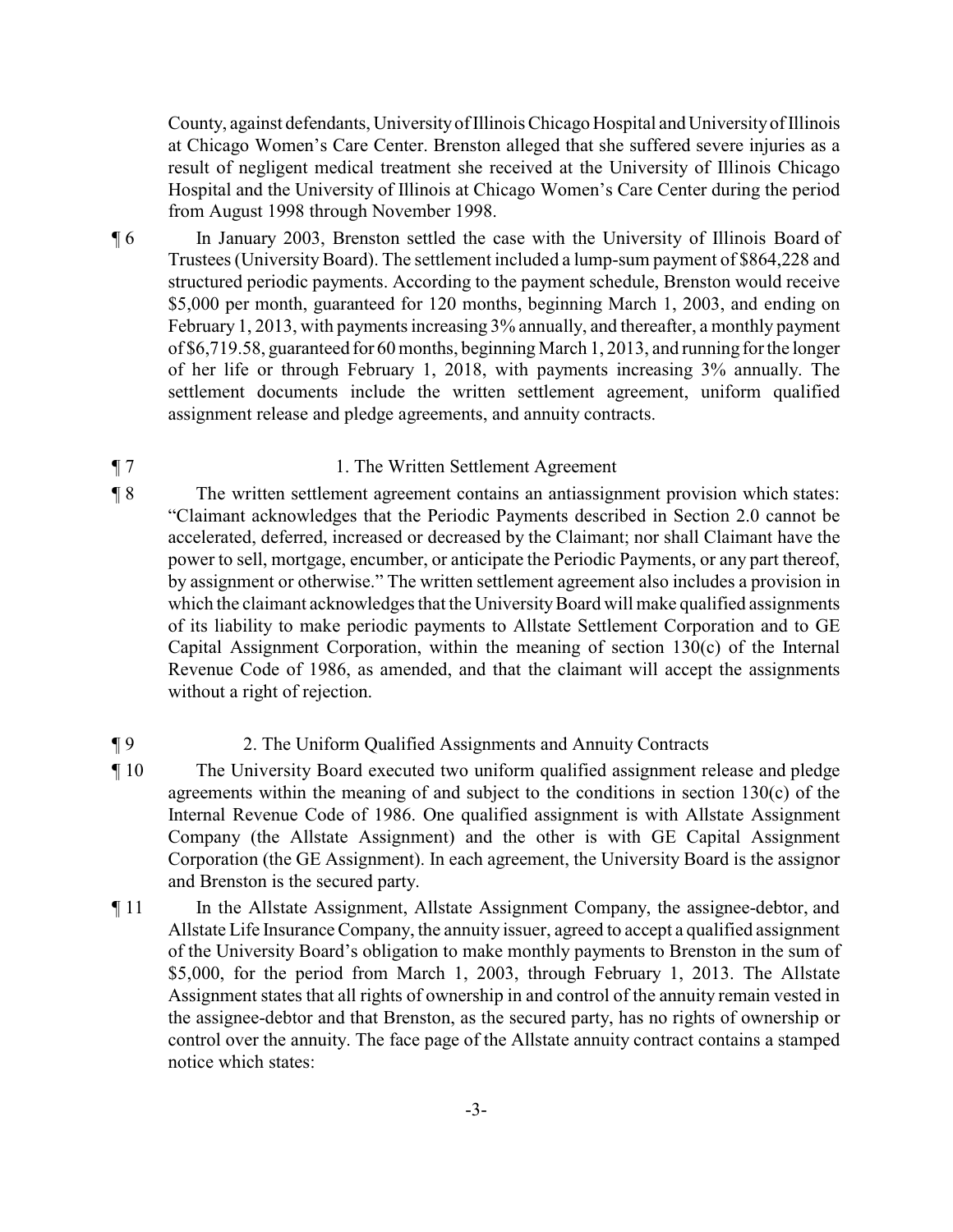"This annuity contract has been delivered to the possession of Cathy Brenston for the sole purpose of perfecting a lien and security interest of such person. Cathy Brenston is not the owner of, and has no ownership right in this contract and may not anticipate, sell, assign, pledge, encumber or otherwise use this contract as any form of collateral."

- ¶ 12 In theGEAssignment, GE Capital Assignment Corporation, the assignee-debtor, and GE Capital Assurance Company, the annuity issuer, agreed to accept a qualified assignment of the University Board's obligation to make monthly payments to Brenston in the sum of \$6,719.58, beginning March 1, 2013, and continuing for the longer of her life or through February 1, 2018. The GE Assignment states that Brenston, as the secured party, "may not transfer, sell, pledge, hypothecate, or otherwise alienate or encumber (referred to in this agreement as 'transfers')" her right to receive the periodic payments without first complying with any law specifically applying to such transfers in Brenston's home state, the Virginia structured settlement protection act, and any applicable federal law, and that "any transfers or attempted transfers in contravention of this provision shall be void." The GE Assignment further provides that the secured party may make a written request to change the beneficiary designation, but that the assignee's decision on that request is final.
- ¶ 13 GE Capital Assignment Corporation subsequently funded its obligation with an annuity purchased from Genworth Life Insurance Company. Under the terms of the Genworth annuity contract, Brenston would receive a monthly payment of \$6,719.58, beginning March 1, 2013, guaranteed for 60 months or for Brenston's life. The front page of the Genworth annuity contract is stamped with a notice similar to that on the face page of the Allstate annuity. It states that Cathy Brenston is not the owner of, and has no ownership right in, the annuity contract, and that Brenston may not anticipate, sell, assign, pledge, encumber, or otherwise use this contract as any form of collateral. The annuity contract further provides that Brenston, as the secured party, has no rights of ownership or control of the contract, and that no payments to be made under the contract may be transferred, commuted, or encumbered by Brenston.

## ¶ 14 B. Settlement Funding's Petition for Approval of Transfer–No. 07-CH-451

¶ 15 On June 12, 2007, Settlement Funding filed a two-count petition in the circuit court of Sangamon County (07-CH-451) seeking approval of a transfer of certain structured settlement payment rights from Brenston. The petition was filed pursuant to the Act (215 ILCS 153/1 to 35 (West 2006)) and section 5891 of the federal tax code (26 U.S.C. § 5891 (2006)). Count I asserts that Brenston and Settlement Funding have entered into an "Absolute Assignment andUCCArticle9 SecurityAgreement" wherein Brenston has agreed to assign to Settlement Funding her monthly payments in the sum of \$6,719.58, for the fiveyear period from March 1, 2013, through February 1, 2018, under the Genworth annuity, to Settlement Funding in exchange for a single payment of \$92,041.70, less the processing fees. Settlement Funding attached an Illinois transfer disclosure and a Delaware transfer disclosure to the petition. The disclosures state that the sum of the aggregate payments for the period of March 1, 2013, through February 1, 2018, is \$428,101.95, with a discounted present cash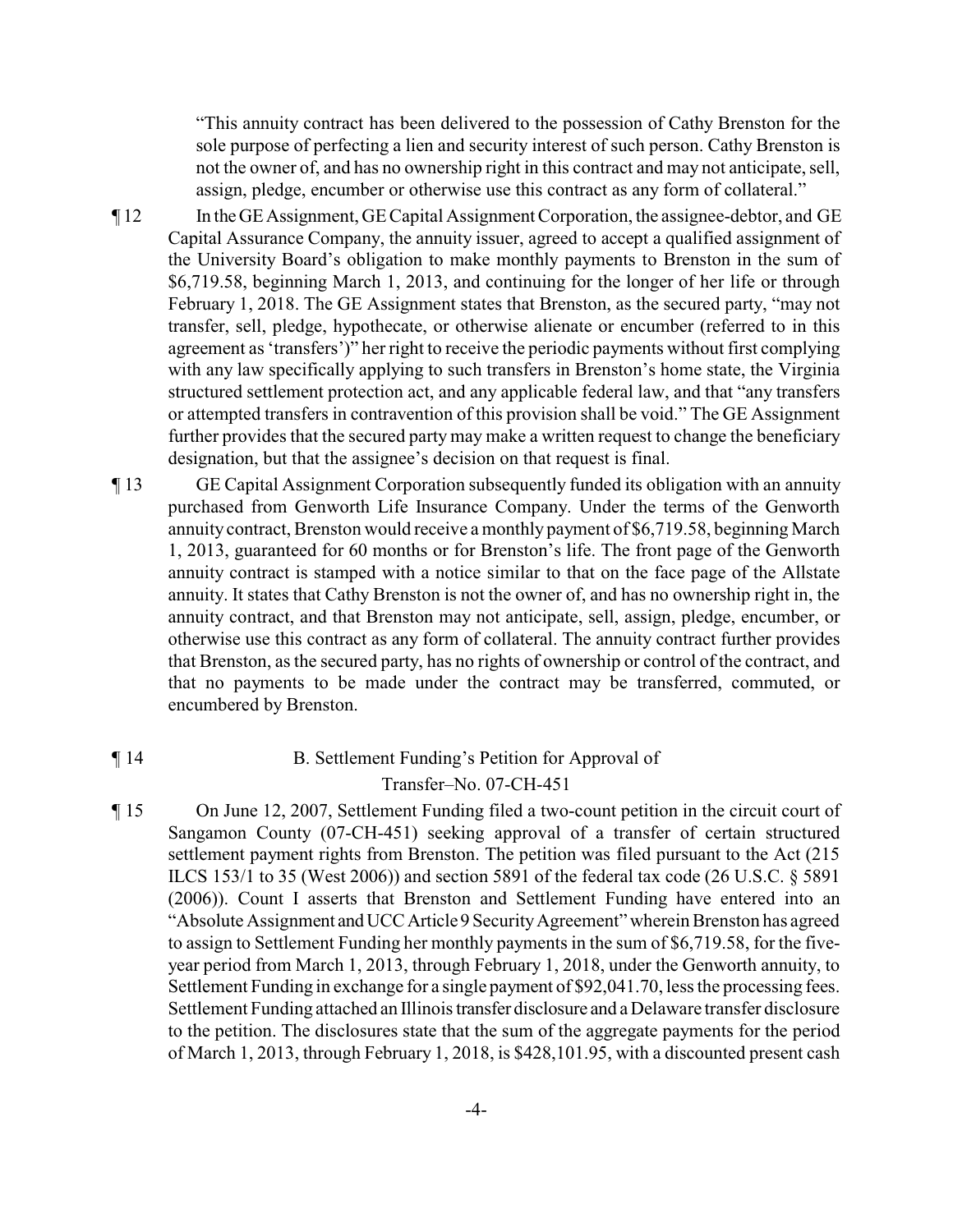value of \$264,088.08.

- ¶ 16 Count II states that Brenston and Settlement Funding have entered into an "Absolute Assignment and UCC Article 9 Security Agreement" wherein Brenston has agreed to assign to Settlement Funding a portion of her monthly payments in the sum of \$4,251.37, for the five-year period from March 1, 2008, through February 1, 2013, under the Allstate annuity, in exchange for a single payment of \$146,782.35, less legal and processing fees. Settlement Funding attached an Illinois transfer disclosure to the petition. The disclosure states that the sum of the aggregate payments for the period of March 1, 2008, through February 1, 2013, is \$270,853.21, with a discounted present cash value of \$222,405.52.
- ¶ 17 In each count, Settlement Funding asserts that it provided a disclosure statement to Brenston in compliance with section 10 of the Act (215 ILCS 153/10 (West 2006)); that Brenston desires to proceed with the transaction in order to pay off her mortgage and school loan and for damages caused in an auto accident; that the transfer is in the best interest of Brenston, taking into account the welfare and support of her dependents, if any; and that the transfer does not contravene any federal or state statutes or the order of any court or responsible governmental or administrative authority. It also asserts that Brenston has been advised in writing to seek independent professional advice regarding the assignment and that she has either received or knowingly waived the advice. Settlement Funding alleges that the petition was served on the owners and the issuers of the annuities and that "jurisdiction and venue are proper under 215 ILCS 153/25(b), which states that the application under the Structured Settlement Protection Act 'shall be brought in the circuit court of the county in which an action was or could have been maintained.' "It also alleges that the petition and all supporting exhibits comply with the provisions of the Act.
- ¶ 18 In support of count I of the petition, Settlement Funding attached a copy of the following documents: the Genworth periodic payment schedule and the first page of the annuity contract, the absolute assignment agreement between Brenston and Settlement Funding regarding the Genworth annuity, the Illinois transfer disclosure and the Delaware transfer disclosure, and a three-page typed affidavit form signed by Brenston on May 31, 2007. In support of count II, Settlement Funding attached a copy of the following documents: the Allstate periodic payment schedule and the face page of Allstate Life annuity, the absolute assignment agreement between Brenston and Settlement Funding regarding the Allstate annuity, the Illinois transfer disclosure law form, and a three-page typed affidavit form signed by Brenston on June 4, 2007. Notably absent from the attachments are copies of the original structured settlement agreement and the qualified assignment agreements and a complete copy of each annuity. The statements made in the Brenston affidavits are virtually identical, except for the specific annuity information. In each affidavit, Brenston states that she has received the disclosure detailing the terms of the agreement, that she fully and completely understands the terms of the agreement, that Settlement Funding advised her to seek professional advice regarding the agreement, and that she has received advice or fully intends to receive independent professional advice regarding the agreement.
- ¶ 19 The notice of filing indicates that the petition and a notice of hearing were sent, via Federal Express, to Brenston, GE Capital Assignment Corporation, Genworth Life Insurance Company, Allstate Life Insurance Company, and Allstate Assignment Corporation, on June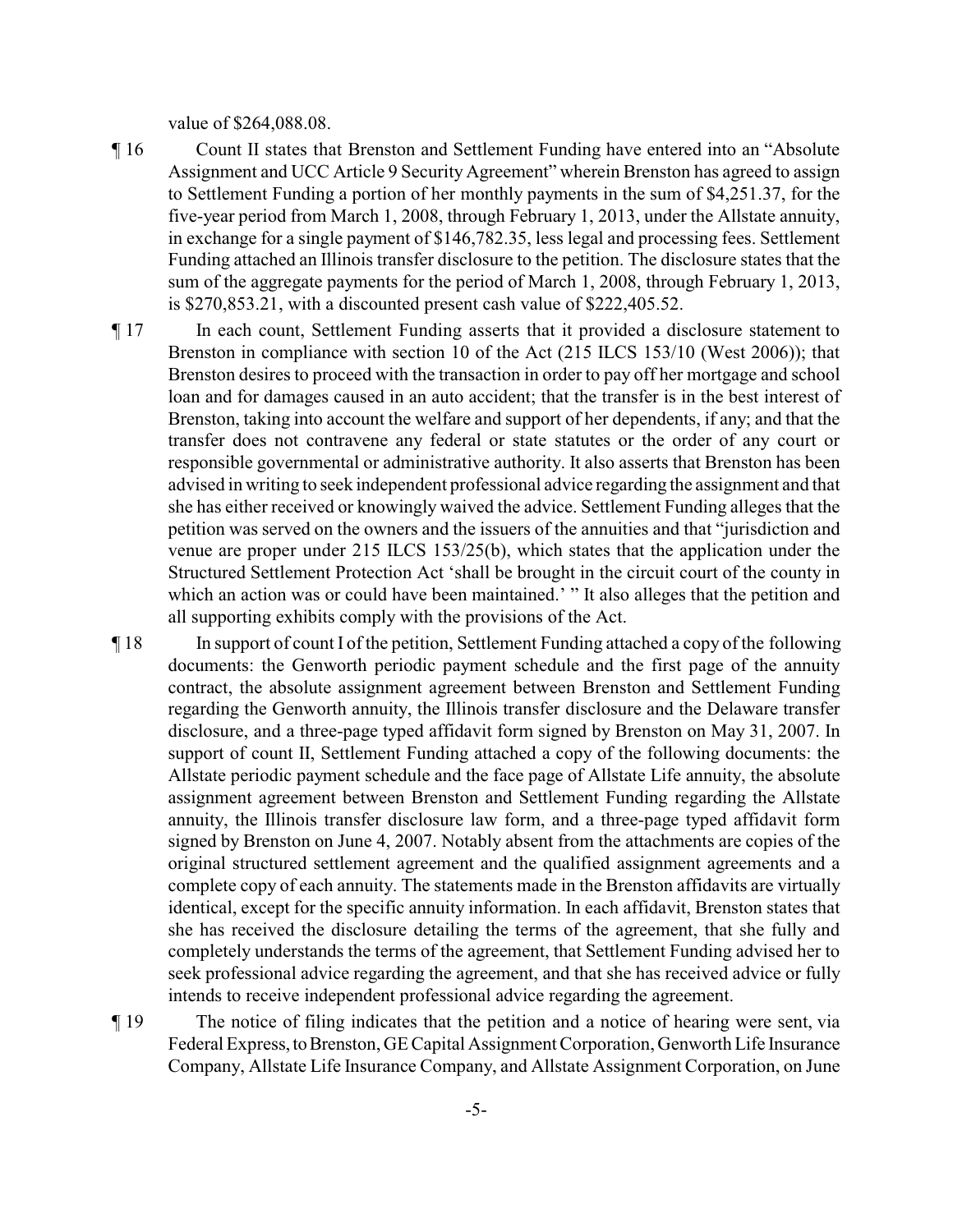11, 2007. The University Board was not provided with a copy of the petition or the notice of hearing. The notice of hearing advised that a hearing would occur on said petition on June 28, 2007. There is no indication that a summons was served on Brenston, the sole named defendant, and there is no return of service. Brenston did not file a waiver of her appearance. According to the record, neither Brenston nor any other interested person filed an appearance, an answer, or a stipulation to the petition. On June 28, 2007, 16 days after the petition to approve the transfers was filed, the trial court entered an order approving the transfers. In its order, the court found that due notice was served upon the owners and issuers of the annuities, that the respondent, Brenston, *pro se*, filed an affidavit in support of the petition, and that it had jurisdiction of the matter. A docket entry dated June 28, 2007, states that the order approving the transfer was signed on June 28, 2007, and that the case was closed.

## ¶ 20 C. Settlement Funding's Petition for Approval of Transfer–No. 08-CH-329

¶ 21 On March 27, 2008, Settlement Funding filed a petition in the circuit court of Sangamon County (No. 08-CH-329) seeking approval of a transfer of the structured settlement payment rights under the annuity contract owned by GE Capital Assignment Corporation and issued byGenworth Life Insurance Company. The petition was filed pursuant to the Act and section 5891 of the federal tax code. The petition asserts that Brenston has entered into an "Absolute Assignment and UCC Article 9 Security Agreement" with Settlement Funding wherein she has agreed to assign 120 monthly payments in the sum of \$6,289.84, with a 3% annual increase, to Settlement Funding, for a period commencing March 1, 2018, through February 1, 2028, in exchange for a single payment of \$73,025.50, less the processing fees and term/self insurance. Settlement Funding attached an Illinois transfer disclosure and a Delaware transfer disclosure to the petition. The disclosures state that the sum of the aggregate payments for the period of March 1, 2018, through February 1, 2028, is \$865,271.60, with a discounted present cash value of \$505,320.36.

¶ 22 Other than the sums payable, the allegations in the petition are almost identical to those set forth in the petition filed in No. 07-CH-451. Settlement Funding asserts that Brenston desires to proceed with the transaction in order to pay off her mortgage and school loan and for damages caused in an auto accident. It also asserts that the transfer is in the best interest of Brenston and that the transfer does not contravene any federal or state statutes or the order of any court or responsible governmental or administrative authority. Settlement Funding states that Brenston was advised in writing to seek independent professional advice regarding the assignment and that she has either received or knowingly waived the advice. Settlement Funding alleges that the petition was served on the owner and the issuer of the annuity and that "jurisdiction and venue are proper under 215 ILCS 153/25(b), which states that the application under the Structured Settlement Protection Act 'shall be brought in the circuit court of the county in which an action was or could have been maintained.' " It also alleges that the petition and all supporting exhibits comply with the provisions of the Act.

¶ 23 Settlement Funding attached a copy of the following documents to the petition: the GE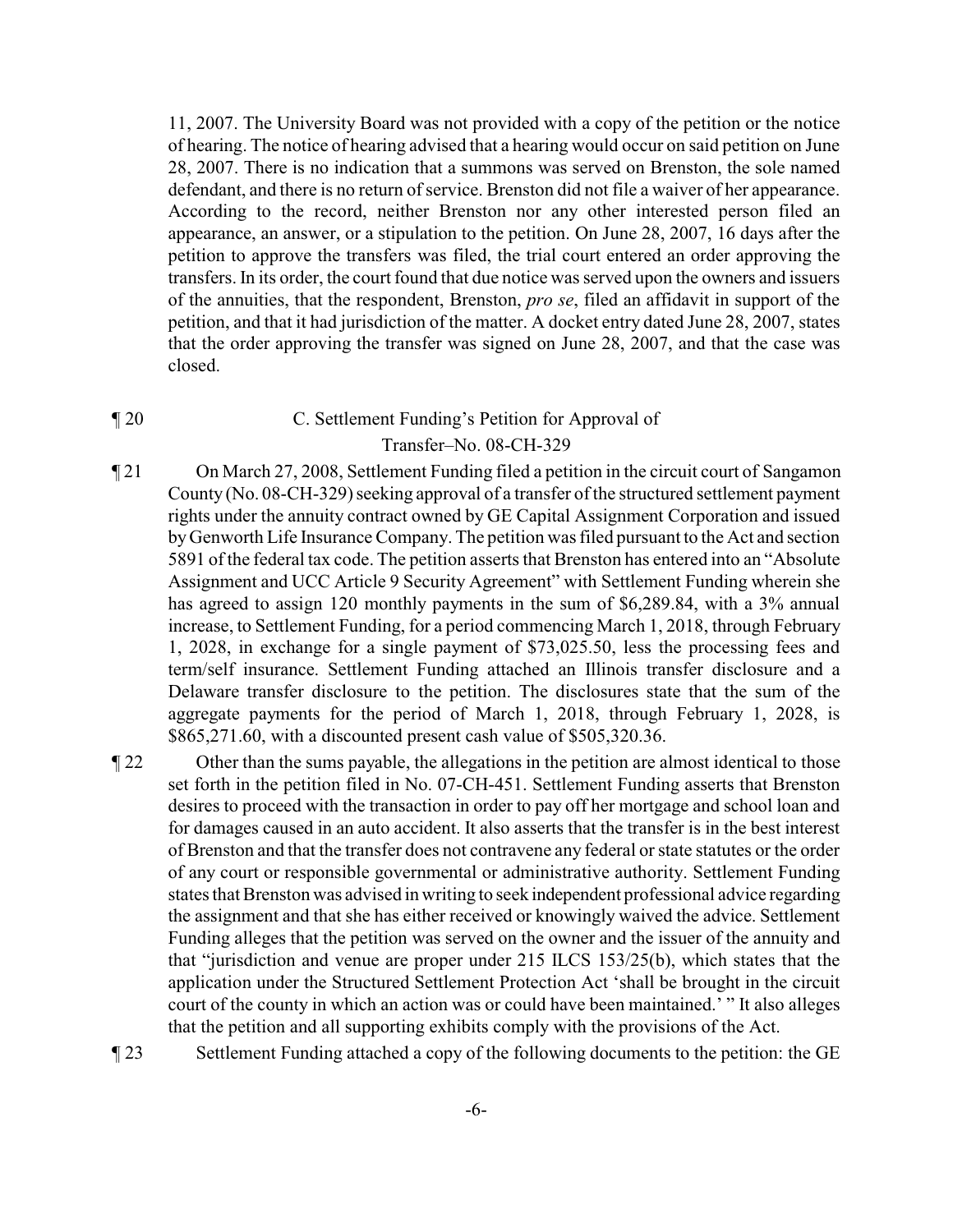payment schedule, the first page of the annuity contract, the absolute assignment agreement, the Illinois transfer disclosure and the Delaware transfer disclosure, a three-page typed affidavit signed by Brenston on March 26, 2008, a sworn statement of dependents, and a disclosure affidavit. Again, absent from the attachments are copies of the original structured settlement agreement, the qualified assignment agreement, and a complete copy of the annuity. In the affidavit, Brenston states that she has received the disclosure detailing the terms of the agreement, that she fullyand completelyunderstands the terms of the agreement, that Settlement Funding advised herto seek professional advice regarding the agreement, and that she has received advice or fully intends to receive independent professional advice regarding the agreement. Contrary to the allegations in Settlement Funding's petition, Brenston states in her affidavit that she will use the lump-sum payment from Settlement Funding to pay off outstanding property taxes, medical bills related to her recent stroke, and living expenses and to purchase a term life insurance policy in which Settlement Funding will be a payee along with her beneficiaries.

¶ 24 A notice of filing indicates that the petition and a notice of hearing were served on Brenston, GE Capital Assignment Corporation, and Genworth Life Insurance Company, via Federal Express on March 26, 2008. The University Board was not provided with a copy of the petition and the notice of hearing. The notice of hearing advised that a hearing would occur on the petition on March 31, 2008. There is no indication that a summons was served on Brenston, the sole named defendant, and there is no return of service. According to the record, neither Brenston nor any other interested person filed an appearance, an answer, or a stipulation to the petition. Brenston did not file a waiver of her appearance. On March 31, 2008, four days after the petition was filed, the trial court entered an order granting the petition to transfer. In its order, the court again found that due notice was served upon the owners and issuers of the annuities, that the respondent, Brenston, *pro se*, filed an affidavit in support of the petition, and that it had jurisdiction of the matter. A docket entry dated March 31, 2008, states that the order approving the transfer of structured settlement was signed on March 31, 2008. An amended order was entered on April 10, 2008. The amended order authorized the annuity owner and the annuity issuer to pay the entire monthly payment to Settlement Funding and to require Settlement Funding to remit Brenston's portion to her. The case was then closed.

#### ¶ 25 D. Brenston's Section 2-1401 Petitions to

#### Void the Transfer Orders

¶ 26 On October 28, 2011, Brenston filed a petition, pursuant to section 2-1401 of the Illinois Code of Civil Procedure (Code) (735 ILCS 5/2-1401 (West 2006)), in No. 07-CH-451 to void the order entered June 28, 2007, and a separate section 2-1401 petition in No. 08-CH-329 to void the orders entered March 31, 2008, and April 10, 2008. Therein, Brenston contended that the orders must be declared void because the Structured Settlement Protection Act and the antiassignment clauses in the settlement agreement and the qualified assignment agreements prevented the trial court from exercising jurisdiction. Brenston also argued that the orders were void *ab initio* because the circuit court lacked the inherent power or authority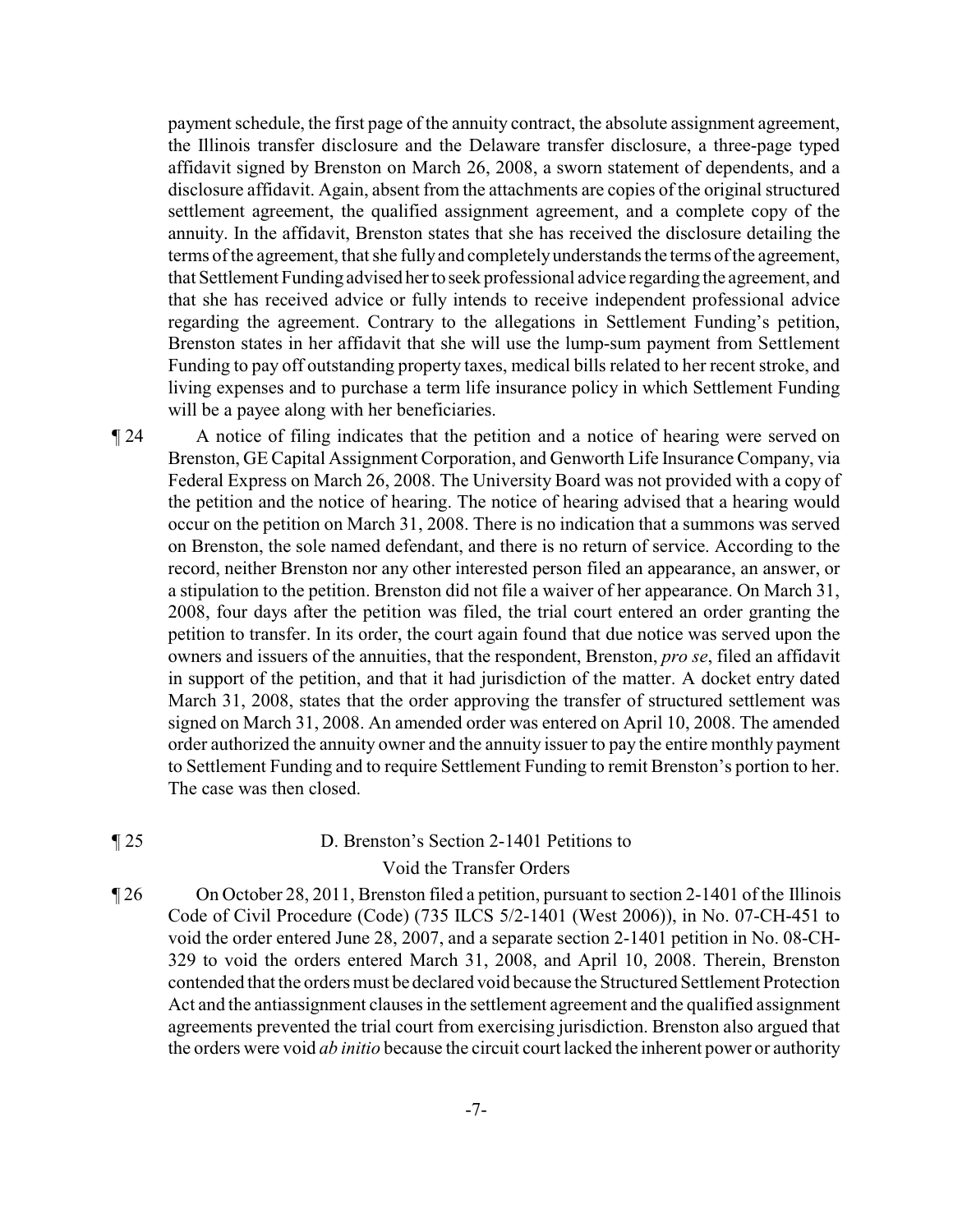to approve Settlement Funding's petitions to transfer.

- ¶ 27 Settlement Funding filed a motion to dismiss Brenston's petitions pursuant to section 2- 619 of the Code (735 ILCS 5/2-619 (West 2006)), on the ground that the petitions were not filed within the two-year period required in section 2-1401. In the alternative, Settlement Funding moved, pursuant to section 2-615 of the Code (735 ILCS 5/2-615 (West 2006)), to dismiss the petitions on the ground that the circuit court had subject matter jurisdiction to enter the orders, that Brenston has already received the financial benefits of the orders, and that she provided no reason to vacate said orders.
- ¶ 28 Brenston's attorneyfiled emergencymotions to stay any ruling on the motions to dismiss pending an evaluation of Brenston's competency. Following a hearing, the trial court found that the motions to dismiss involved issues of law and that Brenston's competence was not relevant, and therefore denied Brenston's emergencymotions to stay the proceedings. A few weeks later, the court issued orders granting Settlement Funding's motions to dismiss pursuant to section 2-619. The court found that the section 2-1401 petitions were filed more than two years after the entry of the underlying orders approving the transfers and that they were time-barred under section 2-1401. Brenston's motions to reconsider and motions for leave to file an amended petition were denied.

## ¶ 29 II. ANALYSIS

- ¶ 30 On appeal, Brenston contends that the trial court erred in dismissing her section 2-1401 petitions where the pleadings sufficientlyshowed that the orders approving the transfers were obtained by fraud and therefore void *ab initio* and subject to challenge at any time.
- ¶ 31 Generally, a petition for relief from judgment filed pursuant to section 2-1401, to be legally sufficient, must be filed within two years after the entry of the order or judgment, and the petitioner must allege a meritorious defense to the original action and must show due diligence in bringing the petition. 735 ILCS 5/2-1401(b), (c) (West 2008); *Sarkissian v. Chicago Board of Education*, 201 Ill. 2d 95, 103, 776 N.E.2d 195, 201 (2002). These requirements do not apply to a petition to vacate a void judgment. *Sarkissian*, 201 Ill. 2d at 104, 776 N.E.2d at 201-02. Petitions brought on voidness grounds need not be brought within section 2-1401's two-year time limitation. *Sarkissian*, 201 Ill. 2d at 104, 776 N.E.2d at 202. A void judgment may be attacked at any time or in any court, either directly or collaterally. In addition, the allegation that the judgment is void negates the need to allege a meritorious defense and due diligence. *Sarkissian*, 201 Ill. 2d at 104, 776 N.E.2d at 202.
- ¶ 32 A void judgment is one that is entered by a court lacking jurisdiction over the parties or the subject matter, or lacking the inherent power to enter the judgment, or where the order was produced by fraud. *Miller v. Balfour*, 303 Ill. App. 3d 209, 215, 707 N.E.2d 759, 765 (1999). Not all judgments procured by fraud are void. *In re Adoption of E.L.*, 315 Ill. App. 3d 137, 154, 733 N.E.2d 846, 859 (2000). Courts have distinguished between fraud that prevents a court from acquiring jurisdiction or merely provides colorable jurisdiction and fraud that occurs after the court's valid acquisition of jurisdiction, such as through false testimony or concealment. *E.L.*, 315 Ill. App. 3d at 154, 733 N.E.2d at 859. Judgments procured by the type of fraud that prevents a court from acquiring jurisdiction or provides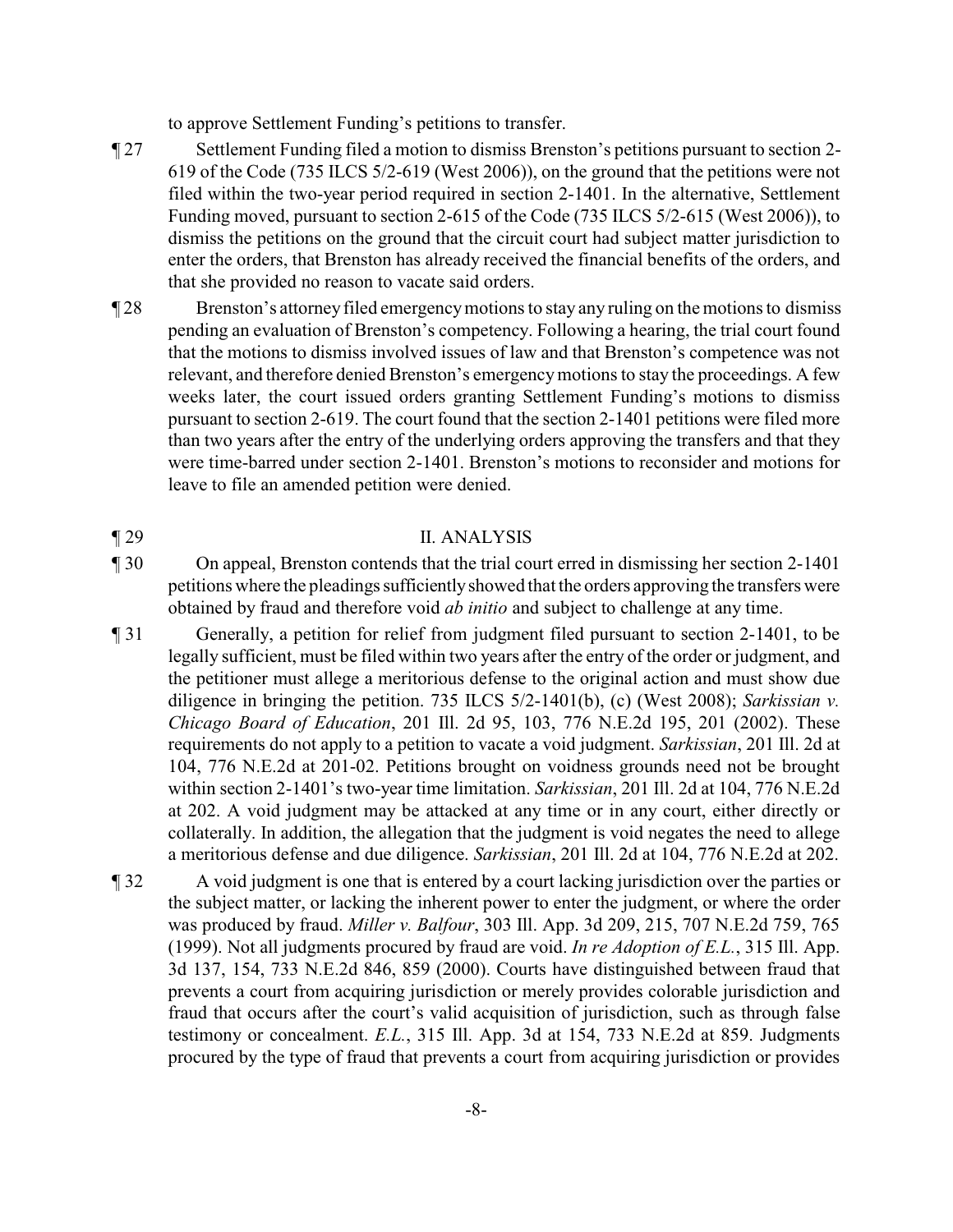merely colorable jurisdiction are void *ab initio. E.L.*, 315 Ill. App. 3d at 154, 733 N.E.2d at 859.

- ¶ 33 It has been long recognized that a court has the inherent power to inquire into the integrity of its own judgments and to vacate a judgment where it finds that a fraud perpetrated by a party or an officer of the court has interfered such that the judiciary cannot perform its impartial task of judging the case before it. See, *e.g.*, *Universal Oil Products Co. v. Root Refining Co.*, 328 U.S. 575, 580 (1946) (citing *Hazel-Atlas Glass Co. v. Hartford-Empire Co.*, 322 U.S. 238 (1944) (a rule of equity, firmly established in English practice, effectivelystates that under certain circumstances, including an after-discovered fraud, relief will be granted against judgments which are deemed sufficiently gross or manifestly unconscionable to demand a departure from rigid adherence to a term rule), *rev'd on other grounds*, *Standard Oil Co. v. United States*, 429 U.S. 17 (1976)); *E.L.*, 315 Ill. App. 3d at 155-56, 733 N.E.2d at 860-61 (public policy required that a judgment order of adoption procured by ongoing fraud be held void, as to hold otherwise would serve to encourage fraud in future adoption proceedings). The equitable power to vacate a judgment that has been obtained by fraud upon the court is inherent in courts on the rationale that a decision produced by a fraud on the court is essentially not a decision at all and never becomes final. Courts are cautious in exercising such equitable power out of deference to the deeply rooted policy in favor of the finality of judgments.
- ¶ 34 The Illinois General Assemblyenacted provisions oftheStructured Settlement Protection Act (215 ILCS 153/1 to 35 (West 2004)), and its predecessor statute (215 ILCS 5/155.34 (West 1998)), to protect settlement recipients from the growing number of factoring companies using the allure of quick and easy money to induce settlement recipients to cash out their future payments at substantial discounts, depriving victims and their families of the long-term financial security the structured settlements were designed to provide. See *In re Shaffer*, 319 Ill. App. 3d 1048, 1057, 746 N.E.2d 285, 293 (2001); *In re Nitz*, 317 Ill. App. 3d 119, 123, 739 N.E.2d 93, 97-98 (2000).
- ¶ 35 Section 25 of the Act states that before any transfer may occur, the transferee is required to submit an application in the circuit court of the county where the action was or could have been maintained. 215 ILCS 153/25 (West 2008). Section 15 provides the court must make express findings that the transfer is in the best interest of the payee, that the payee has been advised in writing by the transferee to seek independent professional advice regarding the transfer and that the payee has either received such advice or knowingly waived such advice in writing, and that the transfer does not contravene any applicable statute or order of any court or government authority. 215 ILCS 153/15 (West 2008). Section 30 expressly provides that the provisions of the Act may not be waived by any payee. 215 ILCS 153/30 (West 2008).
- ¶ 36 With these principles in mind, we now review, *de novo*, the trial court's orders dismissing Brenston's section 2-1401 petitions. *People v. Vincent*, 226 Ill. 2d 1, 871 N.E.2d 17 (2007). We note that the facts pertinent to our disposition are evident from the record and are undisputed.
- ¶ 37 In this case, Settlement Funding filed its petitions for approval of the transfer of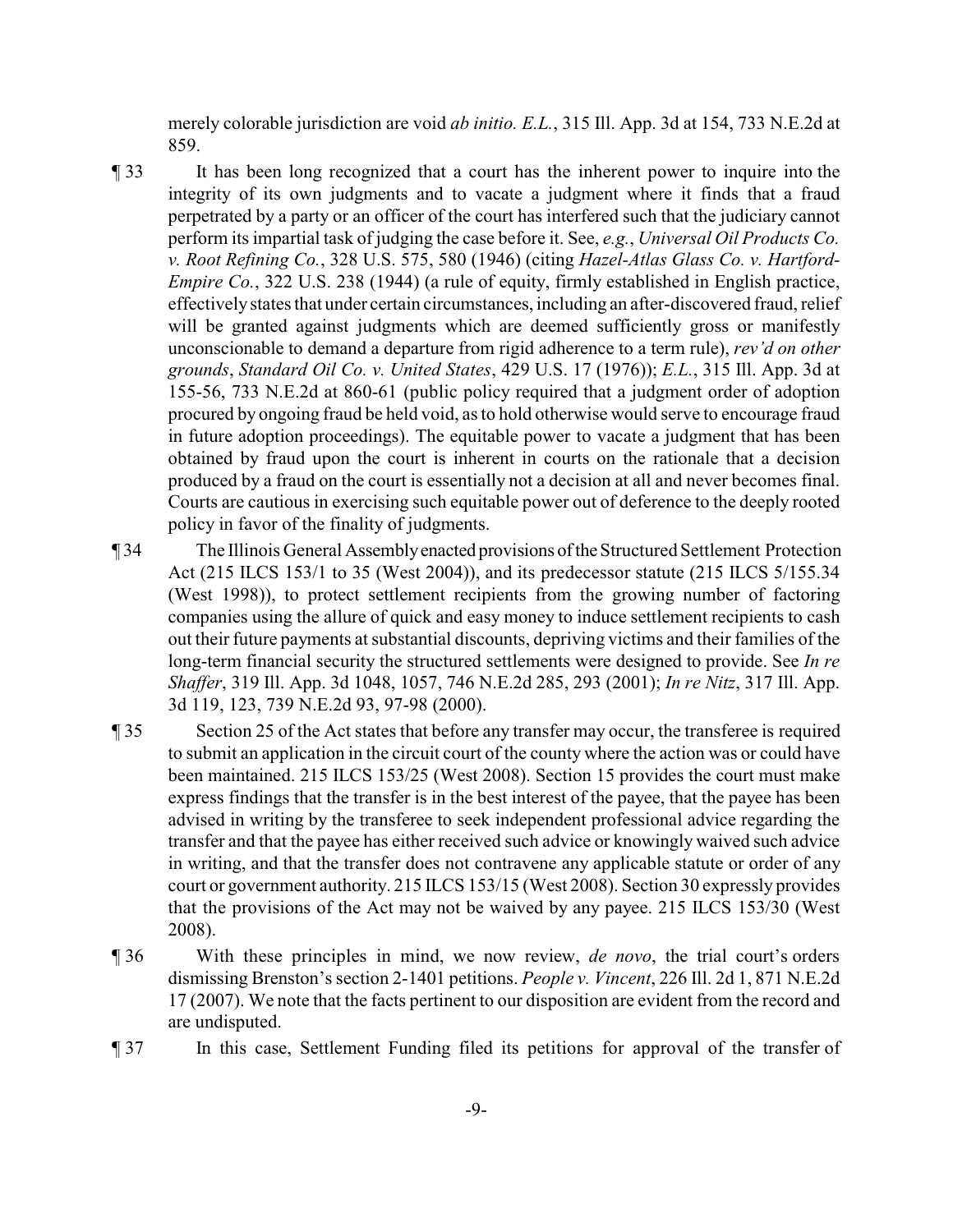Brenston's structured settlement payment rights in the circuit court of Sangamon County invoking the provisions of the Act, even though section 25 of the Act clearly states that the transferee is required to file its petition in the circuit court of the countywhere the action was or could have been maintained. 215 ILCS 153/25 (West 2008). Here, the record clearly shows, and there is no dispute, that the underlying medical negligence casewas filed in Cook County, that Brenston resides in Cook County, and that Settlement Funding's counsel maintains his law office in Cook County. Further, it is undisputed that Brenston's structured settlement agreement contains an antiassignment provision. The antiassignment provision clearly and unambiguously states that Brenston does not have the power to sell, mortgage, encumber, or anticipate the periodic payments or any part thereof, by assignment. The qualified assignment agreements and the annuity contracts expressly prohibit Brenston from assigning or encumbering the structured payments. Settlement Funding did not challenge the validity or enforceability of the antiassignment provision in its pleadings. The record shows that Settlement Funding omitted any reference to the provision, thus concealing a material fact from the trial court. This is significant because our courts have consistently held that where a structured settlement agreement does not permit the payee to assign her periodic payments, the trial court must enforce the antiassignment provision and it has no authority under the Act to grant a petition seeking approval of the transfer of structured payment rights. See *In re Foreman*, 365 Ill. App. 3d 608, 614, 850 N.E.2d 387, 392 (2006); *Shaffer*, 319 Ill. App. 3d 1048, 746 N.E.2d 285; *Nitz*, 317 Ill. App. 3d 119, 739 N.E.2d 93; *Green v. Safeco Life Insurance Co.*, 312 Ill. App. 3d 577, 727 N.E.2d 393 (2000); *Henderson v. Roadway Express*, 308 Ill. App. 3d 546, 720 N.E.2d 1108 (1999). Here, Brenston's settlement agreement contained a specific and clear expression of the intent to eliminate her power to assign periodic payments. This provision was part of the negotiated settlement between Brenston and the University Board. Because Brenston's settlement agreement contained an enforceable antiassignment provision, the trial court had a duty to enforce that provision of the agreement and it had no authority under the Act to approve Settlement Funding's petitions. *Shaffer*, 319 Ill. App. 3d 1048, 746 N.E.2d 285; *Nitz*, 317 Ill. App. 3d at 132, 739 N.E.2d at 104.

¶ 38 Having determined that it was error to enter the orders approving the transfers, we next consider whether the trial court erred in dismissing Brenston's section 2-1401 petitions as time-barred. Consideration of the propriety of the dismissal depends upon whether the orders are void *ab initio* or voidable. As previously noted, a void order is one that is entered by a court lacking jurisdiction over the parties or the subject matter, or lacking the inherent power to enter the judgment, or where the order was produced by fraud (*Miller*, 303 Ill. App. 3d at 215, 707 N.E.2d at 765), and it may be attacked at any time or in any court, either directly or collaterally (*Sarkissian*, 201 Ill. 2d at 103, 776 N.E.2d at 201). After reviewing the undisputed record, we conclude as a matter of law that the transfer orders were procured by a fraud on the court and that they are, therefore, void *ab initio*.

¶ 39 As noted previously, Settlement Funding filed its petitions pursuant to the Act and averred that its petitions were proper and complied with the Act. It stated that the transfers would not contravene any federal or state statutes or orders of the court. Settlement Funding concealed by omission the existence of the antiassignment provision, and the omission was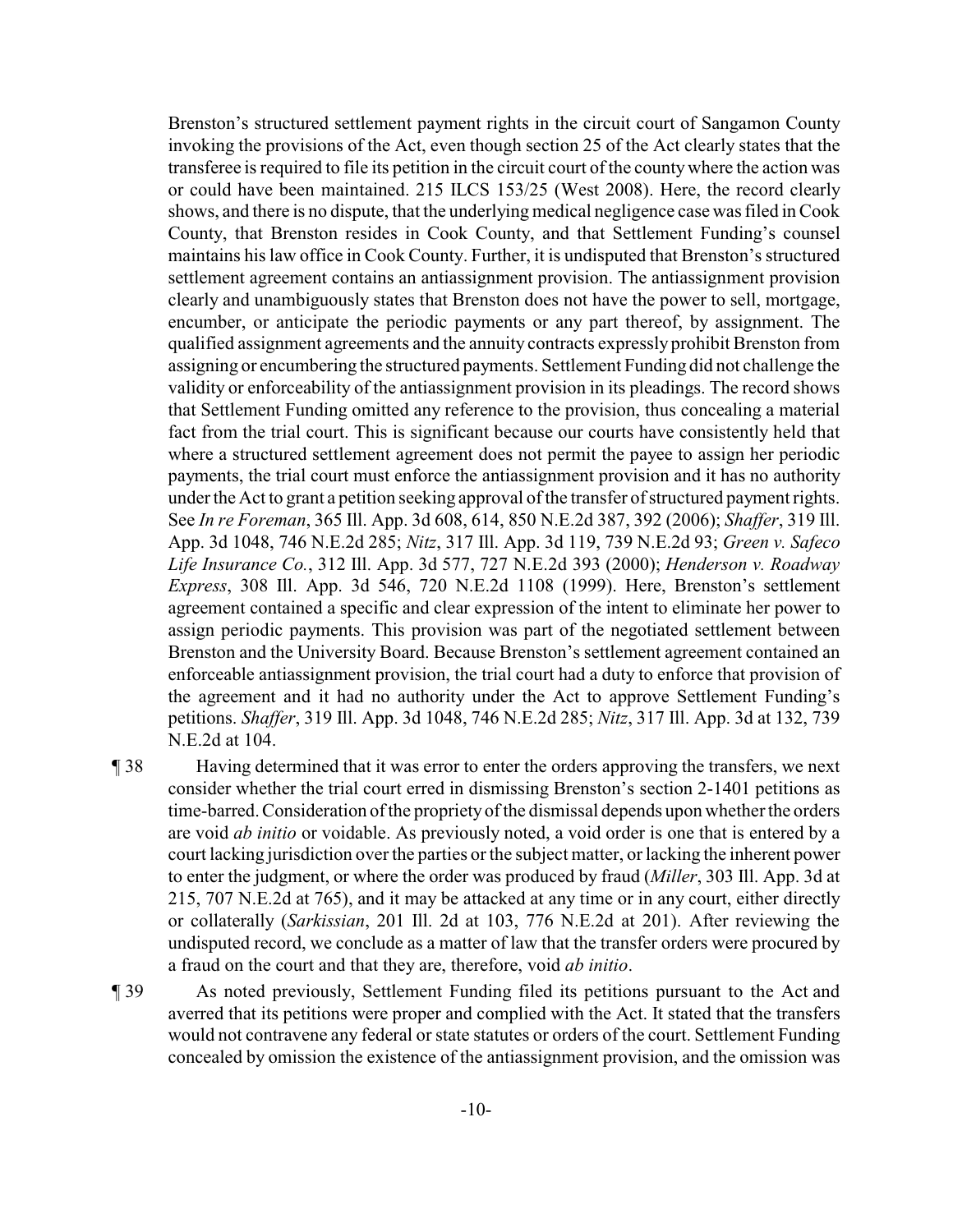material. Settlement Funding failed to acknowledge the antiassignment provision in the body of its petition. Settlement Funding attached a number of documents to its petitions, but omitted the underlying structured settlement contract, the qualified assignments, and the annuity contracts. The antiassignment provision is specifically set forth in the settlement contract. It expressly states that Brenston has no power to sell, mortgage, or encumber the periodic payments or any portion of them. The qualified assignments and the annuity contracts expressly state that Brenston has no right of control over the periodic payments and that she may not assign her right to receive the periodic payments. The GE Assignment further provides that Brenston may not transfer her right to receive the periodic payments without first complying with any law specifically applying to such transfers in Brenston's home state, the Virginia Structured Settlement Protection Act, and any applicable federal law, and "that any transfer or attempted transfer in contravention of this provision shall be void." Settlement Funding did not challenge the validity or enforceability of the antiassignment provision; it suppressed the existence of this provision in its pleadings before the court.

¶ 40 To permit Settlement Funding to plead ignorance of the law, under the circumstances presented here, would be contrary to the Act's overriding purpose, the protection of structured settlement payees. As previouslynoted, the various districts of our appellate court, in reported decisions, have consistently held that where an antiassignment provision in a structured settlement agreement contains a clear expression of intent to eliminate the payee's power to assign periodic payments, the trial court must enforce the agreement, and it has no authority under the Act to approve a petition seeking approval of the transfer of structured payment rights. Additionally, we cannot ignore the fact that Brian Mack, Settlement Funding's attorney of record in the Sangamon County actions, was an attorney of record in at least three of those cases, including the first case to decide the issue in Illinois. See *Shaffer*, 319 Ill. App. 3d 1048, 746 N.E.2d 285; *Nitz*, 317 Ill. App. 3d 119, 739 N.E.2d 93; *Henderson*, 308 Ill. App. 3d 546, 720 N.E.2d 1108.

¶ 41 Settlement Funding cannot credibly plead ignorance of the antiassignment provision in the structured settlement agreement either. Illinois Supreme Court Rule 137 states that every pleading, motion, or other paper of a party represented shall be signed byat least one attorney of record, and that the signature of that attorney constitutes a certificate by him that he has read the pleading, motion, or other paper; that to the best of his knowledge, information, and belief formed after reasonable inquiry, it is well grounded in fact and is warranted by existing law or a good-faith extension, modification, or reversal of existing law; and that it is not interposed for any improper purpose. Ill. S. Ct. R. 137 (eff. Feb. 1, 1994). Section 25 of the Act specifically requires the transferee to file the application for approval of a transfer of structured settlement payment rights. 215 ILCS 153/25 (West 2008). This provision places the responsibility squarely and solely on the transferee to make a reasonable inquiry, to investigate, and to determine whether the underlying structured settlement agreement contains an antiassignment clause that forbids a payee from assigning his periodic payments prior to filing a transfer petition under the Act. In this case, Settlement Funding was aware that Brenston had a structured settlement agreement. Given the legal precedents and counsel's experience, Settlement Funding was charged with knowledge that antiassignment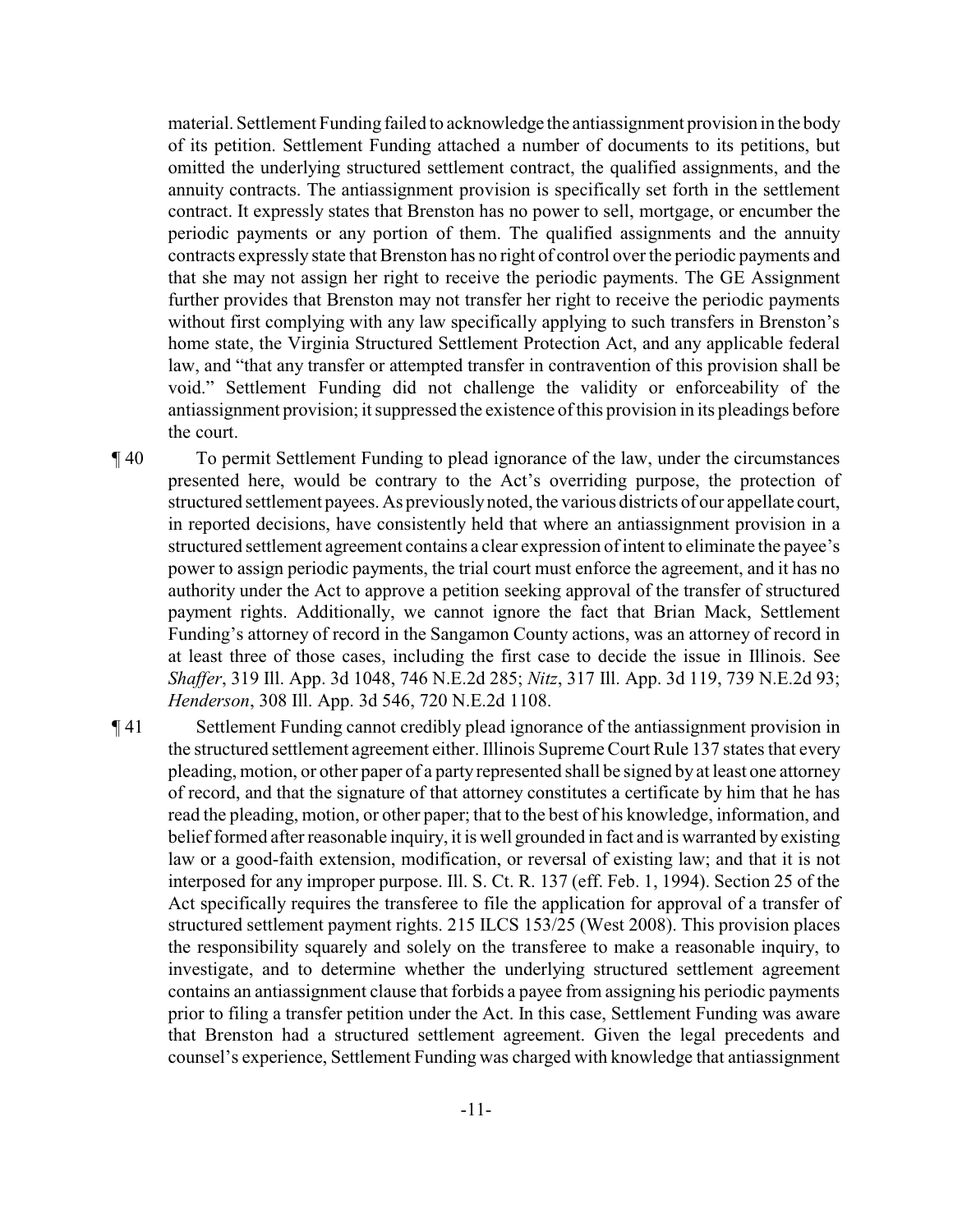clauses were often included in structured settlement agreements. Through reasonable inquiry, Settlement Funding could have obtained a copy of the settlement agreement, the qualified assignments, and complete copies of the annuity contracts. Even if Settlement Funding was unable to acquire copies of these documents from Brenston, it could have discovered the identities of the lawyer who represented Brenston in her malpractice case and the defendants in that case, and it could have requested copies of the documents from one of those sources. In addition, Settlement Funding knew the identities of the owners and issuers of the annuities, and it could have requested copies from those sources. In summary, Settlement Funding knew or should have known that the structured settlement contained an antiassignment clause, and knew or should have known that if the settlement did contain such a clause, the payments could not be assigned. In abandoning or ignoring this nondelegable obligation, Settlement Funding fraudulently concealed this issue from the trial court and affirmatively alleged that its petitions for approval of the transfers were in compliance with the law.

- ¶ 42 Fraud has been said to comprise anything calculated to deceive, including all acts, omissions, and concealments resulting in damage to another. *Russow v. Bobola*, 2 Ill. App. 3d 837, 841, 277 N.E.2d 769, 771 (1972). Silence accompanied by deceptive conduct or suppression of material facts results in active concealment and amounts to fraud. *Russow*, 2 Ill. App. 3d at 841, 277 N.E.2d at 771. Here, Settlement Funding's suppression of the true facts of the settlement was an affirmative falsehood and a fraud upon the trial court. Though fraud by suppression is rarely susceptible of direct proof, we can reasonably conclude from the record before us that the material omissions and misrepresentations were made with the intent that the trial court conclude that the petitions were properly brought pursuant to the Act, that the transfer of Brenston's structured settlement payment rights was permitted under the settlement contract and the laws of Illinois, and that it had the authority to rule on the petitions. Settlement Funding filed petitions in Sangamon County that were not well grounded in fact or law. The omissions and misrepresentations were common threads throughout each petition, and they were tightly woven to create a cloak of fraud upon the court.
- ¶ 43 We find the actions and omissions of Settlement Funding to be beyond troubling. It procured a fraud upon the trial court in order to deceive the court into finding that it had authority to consider and rule on the petitions under the Act. In doing so, Settlement Funding entirely frustrated the purposes of the bargained-for antiassignment provisions in the underlying structured settlement annuity, interfered with the parties' contractual intentions, and contravened the clear legislative intent of the Act, to protect structured settlement recipients from unscrupulous practices by factoring companies. The fraud perpetrated in this case seriously affected the integrity of the normal process of adjudication so that the judicial system could not perform the impartial task of adjudicating cases.

#### ¶ 44 III. CONCLUSION

¶ 45 In this case, we conclude that the Act did not apply because of the antiassignment clause in the settlement agreement and the annuity contract, and thus the trial court was without